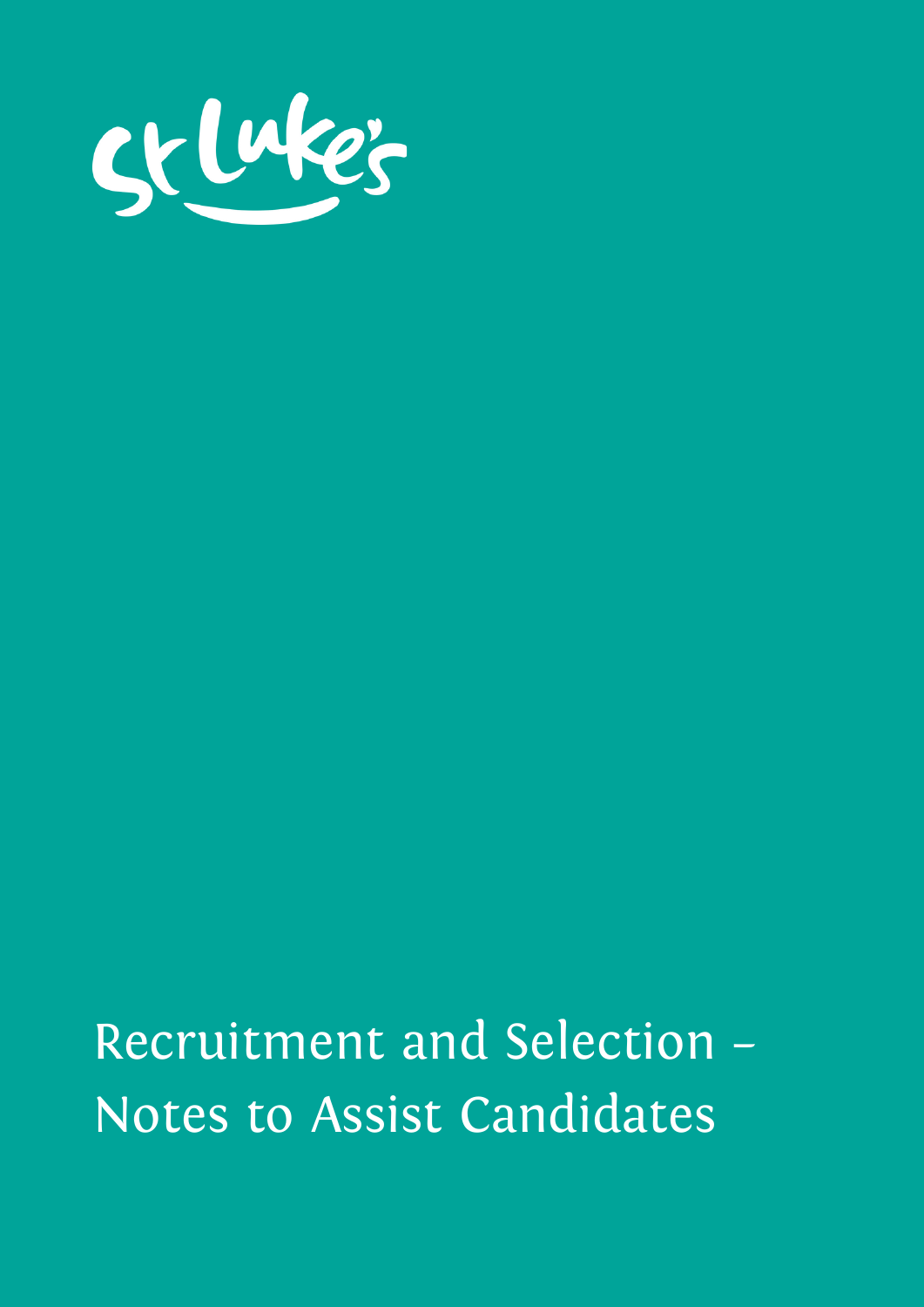# The following information is intended to provide you with details of our recruitment process and standards.

## **Equal Opportunities**

Any candidate who identifies themselves as disabled will be shortlisted if they meet the essential criteria for the role. The essential criteria can be found in the job description and person specification for the role.

If you tell us that you have a disability, we can make reasonable adjustments to where you work, your work arrangements and at interview.

Access to Work can help pay for communication support at a job interview if:

- You're deaf or hard of hearing and need a BSL interpreter or lipspeaker
- You have a physical or mental health condition or learning difficulty and need communication support

## Find out more and apply for [communication](https://www.gov.uk/guidance/apply-for-communication-support-at-a-job-interview-if-you-have-a-disability-or-health-condition-access-to-work) support at a job interview

St Luke's is required to collect details about an applicant's ethnicity. This information is collected and used for monitoring purposes only.

### **Location and Transport Services**

St Luke's is located on Little Common Lane, Sheffield, S11 9NE. It is signposted off Abbey Lane near the junction with Ecclesall Road South and several bus services serve the area.

# **Eligibility to Work in the United Kingdom**

St Luke's is required by law to ensure that all employees are eligible to live and work in the United Kingdom. If successful at interview, you will be asked to submit proof of your eligibility to work as part of our pre-employment checks. Before applying please check whether you would be eligible to work in the UK. For further information please visit the UK Border Agency website.

# **Professional Registration**

For Health & Social Care Professionals, The Department of Health, Care Quality Commission require that Membership Grade and/or Registration Number and Pin Number is checked prior to commencement of employment.

Staff in these groups must be able to demonstrate that they have the relevant up to date registration and validation with their professional body and you will be asked to undertake checks on an annual basis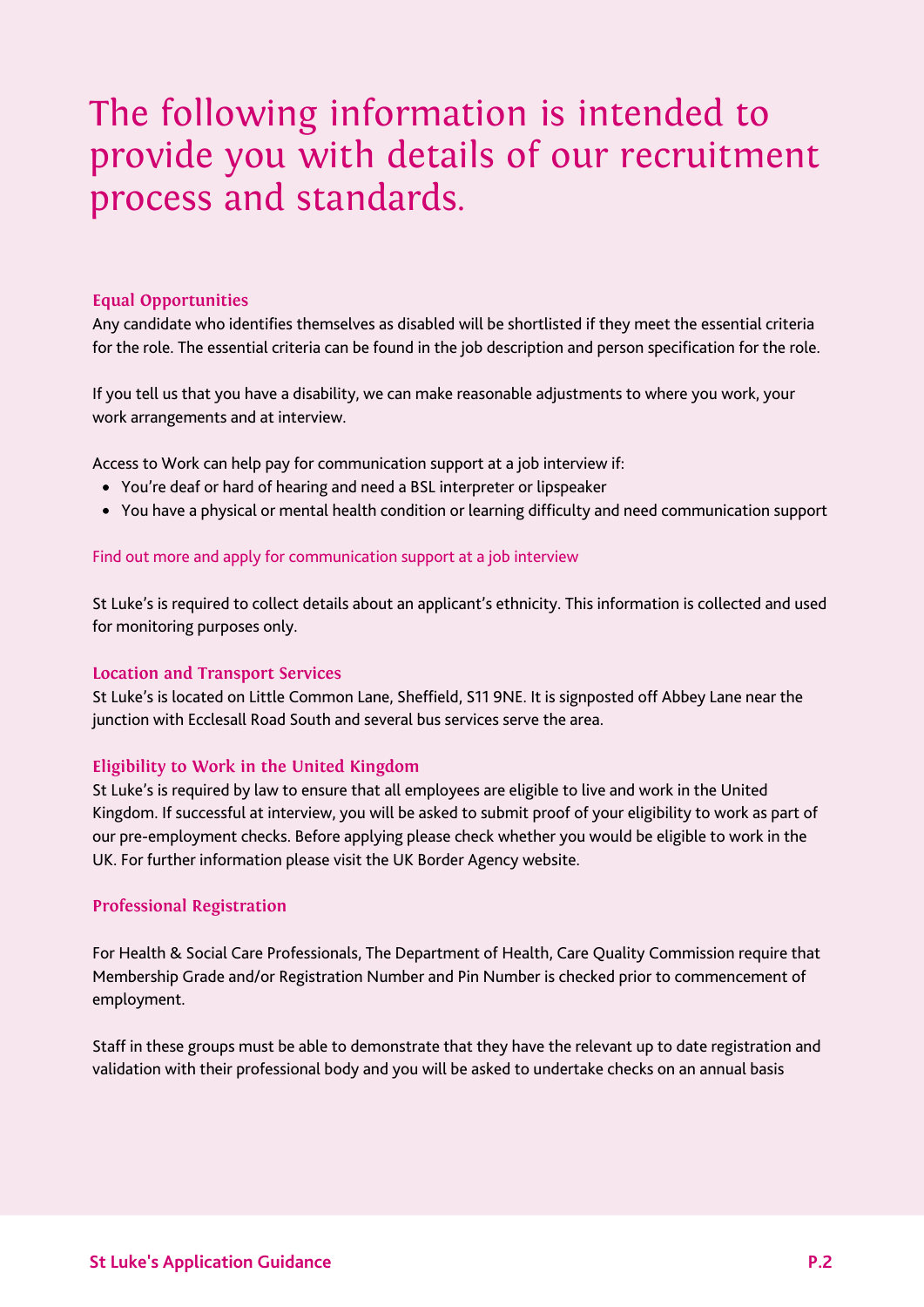## **Disclosure and Barring Service (DBS)**

All applicants for all posts within St Luke's are required to have a current Disclosure Check from the Disclosure and Barring Service (DBS). A policy statement on the recruitment of ex-offenders is available on our website.

Organisations using the DBS checking service must comply with the Code of Practice. The Code is there to ensure organisations are aware of their obligations that the information released will be used fairly.

The Code also ensures that sensitive personal information, disclosed by the DBS is handled and stored appropriately and is kept for only as long as necessary.

The Code of Practice is available at: <https://www.gov.uk/government/publications/dbs-code-of-practice>

# **Rehabilitation of Offenders Act 1974**

All applicants are asked to complete the Rehabilitation of Offenders section of the application form. Due to the nature of our work, applicants are required by law to declare any pending prosecutions or convictions spent or otherwise, including cautions/bind-overs.

If you have anything to disclose, it will not automatically prevent you from being considered for a post. Any decision taken by St Luke's will be based on the seriousness of the offence, when it occurred, your age at the time the offence was committed and the type of post you have applied for.

Any information disclosed will be treated in strict confidence and may be discussed with candidates at interview.

### **Health**

If successful in your application, prior to commencing employment with St Luke's you will be asked to complete a pre-placement health questionnaire. You may be contacted by our Occupational Health provider, who carries out checks on our behalf, to discuss your health clearance in more detail.

As an employer, we have a duty to ensure the safety of our employees. In addition, the Health and Safety at Work etc Act 1974 requires employers to take all reasonably practicable steps to ensure the health, safety and welfare at work of all their workers. Despite the extensive measures we have taken to ensure that our workplace and our working arrangements continue to provide a safe place to work, vaccines provide a greater level of personal safety against serious illness.

Because of this, we encourage our employees to take up the opportunity to have the coronavirus or flu vaccine when it is offered to them and we will continue to provide an annual flu vaccination programme for our staff.

If your role is patient facing then you will also be required to have the hepatitis vaccine.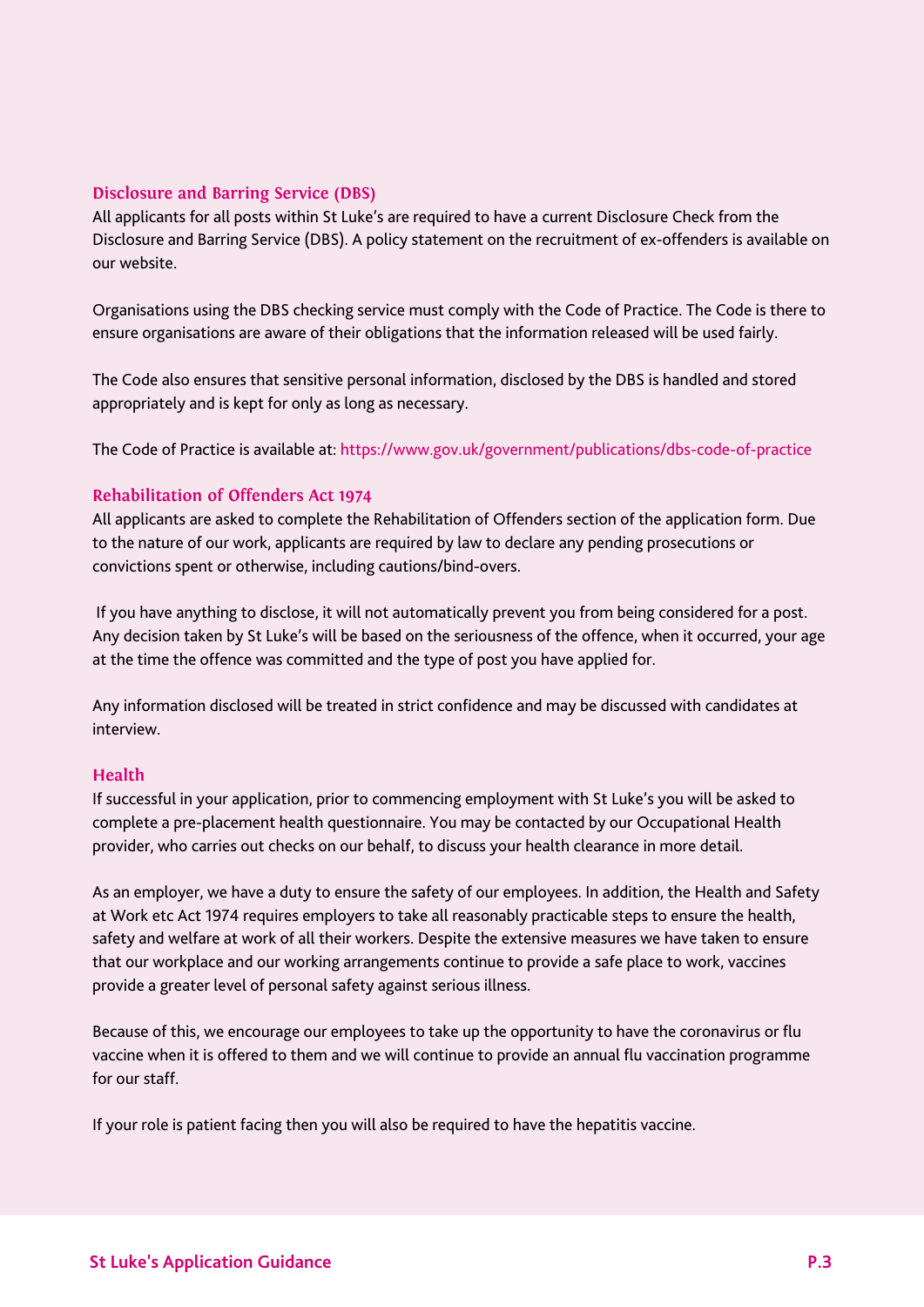### **Our Recruitment Process**

The information that you provide on your application form or CV is very important as it enables us to determine whether or not you are invited to attend an interview.

The following suggestions are made to assist you in completing your application:-

- Read the Job Description and Employee Specification and any supplementary information provided prior to completing your application.
- Let us know how your skills, knowledge and experiences relate to the post.

#### **Acknowledgement**

As a result of the large number of vacancies we deal with, we do not routinely acknowledge receipt of applications. If you have not received any further correspondence inviting you to attend an interview within one month of the closing date, then unfortunately on this occasion your application has been unsuccessful.

#### **Closing Date**

You should ensure that your application is received by St Luke's by the deadline time on the closing date.

#### **Short listing**

After the closing date, each application form will be carefully considered by recruiting managers to ensure that skills, knowledge and experience match our requirements for the post applied for.

#### **Interviews**

We know that for some people interviews can be a daunting experience. In order for us to attract and appoint people whose values and behaviours align to those of St Luke's, we aim to get as much detail about your skills and experience as possible. The only way we can do this is if you're relaxed and at ease so we try and make the process accessible and less formal, where possible.

Our interviews consist of competency based questions and value based questions, being asked by an interview panel of 2 or 3 people, and usually lasting approximately 45 minutes.

Most roles require one interview, however, for some opportunities we have a two-stage process. In this situation, at least one member of the interview panel will be the same for both stages.

Dependent on the role, we might ask that you do a presentation and/or complete a work-based task. For some roles, you will be asked to take part in a selection event, where you will experience group activities alongside our usual interview format.

Our Equality, Diversity and Inclusion working group meet on a regular basis to share experiences, discuss and review practices within St Luke's. As part of its remit, the group review our Recruitment and Selection processes and activities to ensure that every applicant experiences a fair process